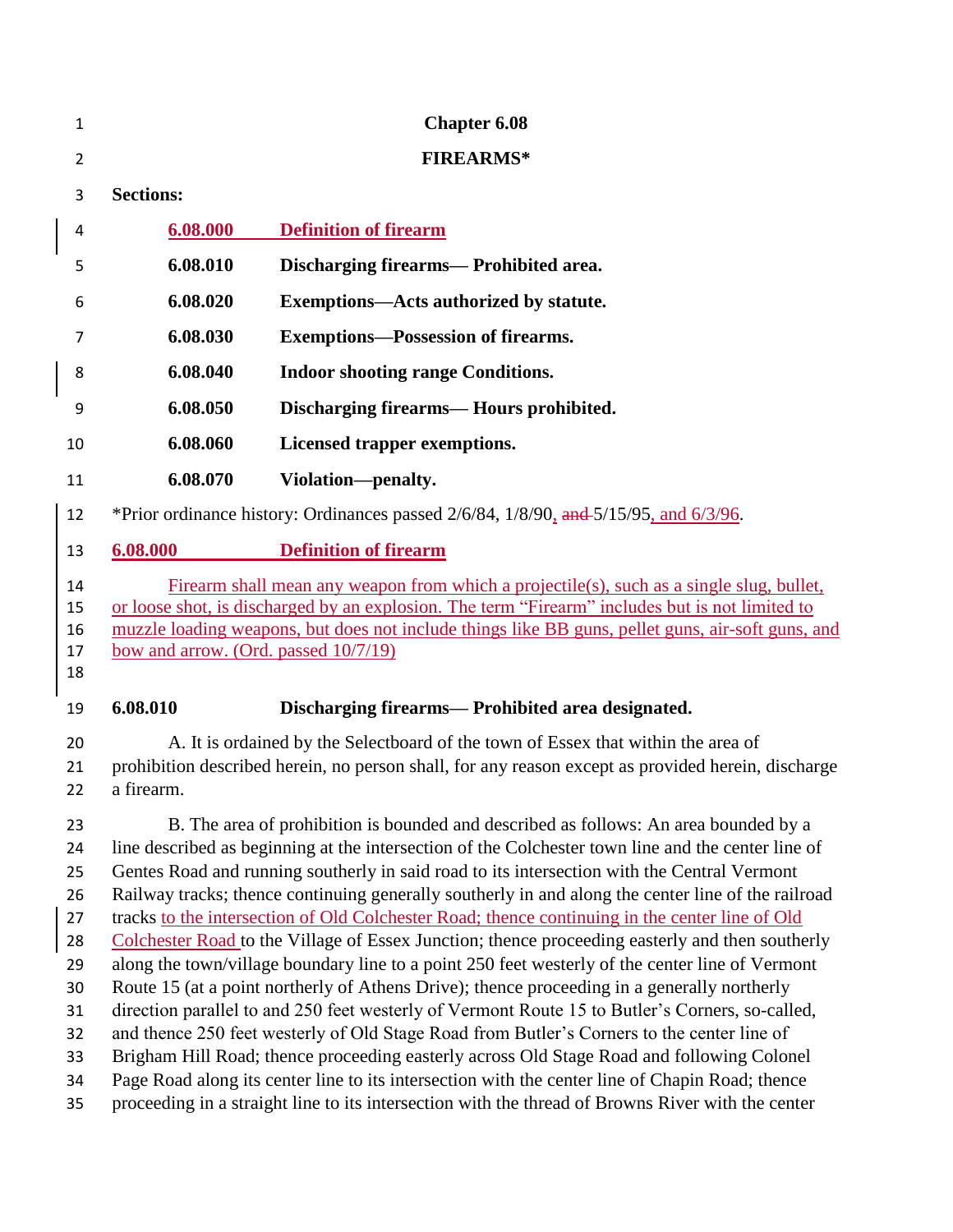line of Browns River Road as measured in a straight line; thence proceeding generally southeasterly in the thread of Browns River Road; thence turning generally easterly and following the center line of Browns River Road to the intersection of Weed Road; thence mining southeasterly and following the center line of Weed Road for 1,700 feet, more or less, thence proceeding northeasterly for 2,000 feet, more or less; thence turning and proceeding southeasterly for 800 feet, more or less; thence turning and proceeding southwesterly to the center line of Weed Road (the last three courses encompassing the residential parcels along Essex Highlands); thence turning easterly and following the center line of Weed Road to its intersection with Naylor Road; thence mining south and following the center line of Naylor Road; thence turning west, following the center line of Route 15 until it intersects with Browns River; thence following Browns River easterly until it intersects with the Jericho border; thence 47 turning southerly along 27 the town border for 1,900 feet, more or less; thence turning and proceeding northwesterly along the division line between lands of the Deer Crossing Development and Whitcomb to the center line of Saxon Hill Road; thence proceeding in a generally southerly direction in the center line of Saxon Hill Road and the old roadbed which runs from the terminus of Saxon Hill Road to Vermont Route 117; thence proceeding easterly along Vermont Route 117 to North Williston Road; thence proceeding southerly along said North Williston Road to the Winooski River; thence proceeding generally westerly along the center line of the Winooski River to the Colchester town line; thence proceeding generally northerly in and along the Colchester/Essex town line to the point or place of beginning. In addition to the foregoing, the area of prohibition also shall include the entirety of the Tree Farm Recreational Facility (Tax Map 6, Parcel 2; 81 Old Colchester Road). In addition to the foregoing, the area of prohibition also shall include the entirety of both

 Indian Brook Park (Tax Map 10, Parcel 22; 150 Indian Brook Road) and the 90-acre Saxon Hill school parcel (Tax Map 8, Parcel 1; 95 Saxon Hill Road) for the entirety of the year, except that hunting with firearms shall be permitted by licensed hunters from October 15 to December 15 in accordance with valid hunting seasons established by the State of Vermont. The dates during

- which discharge of firearms is permitted at Indian Brook Park shall not apply to the hunting
- safety zone described in Section 9.08.080 B.
- C. The above-described area is designated on a plan made a part of this section and filed 66 with the Essex town clerk. (Ord. passed  $6/3/9610/7/19$  (part))

# **6.08.020 Exemptions—Acts Authorized by statute.**

 Nothing contained herein shall be construed to limit the rights or immunities given under V.S.A., Title 13, Section 2305, or any statute similarly constructed which allows the use of deadly force for the protection of life, or the suppression of a person or persons attempting to commit murder, sexual assault, aggravated sexual assault, burglary or robbery with force or violence. Any person found blameless by competent proper legal authority under the provisions of such statute also shall be equally immune from prosecution under this chapter. (Ord. passed 6/3/96 (part))

# **6.08.030 Exemptions—Possession of Firearms.**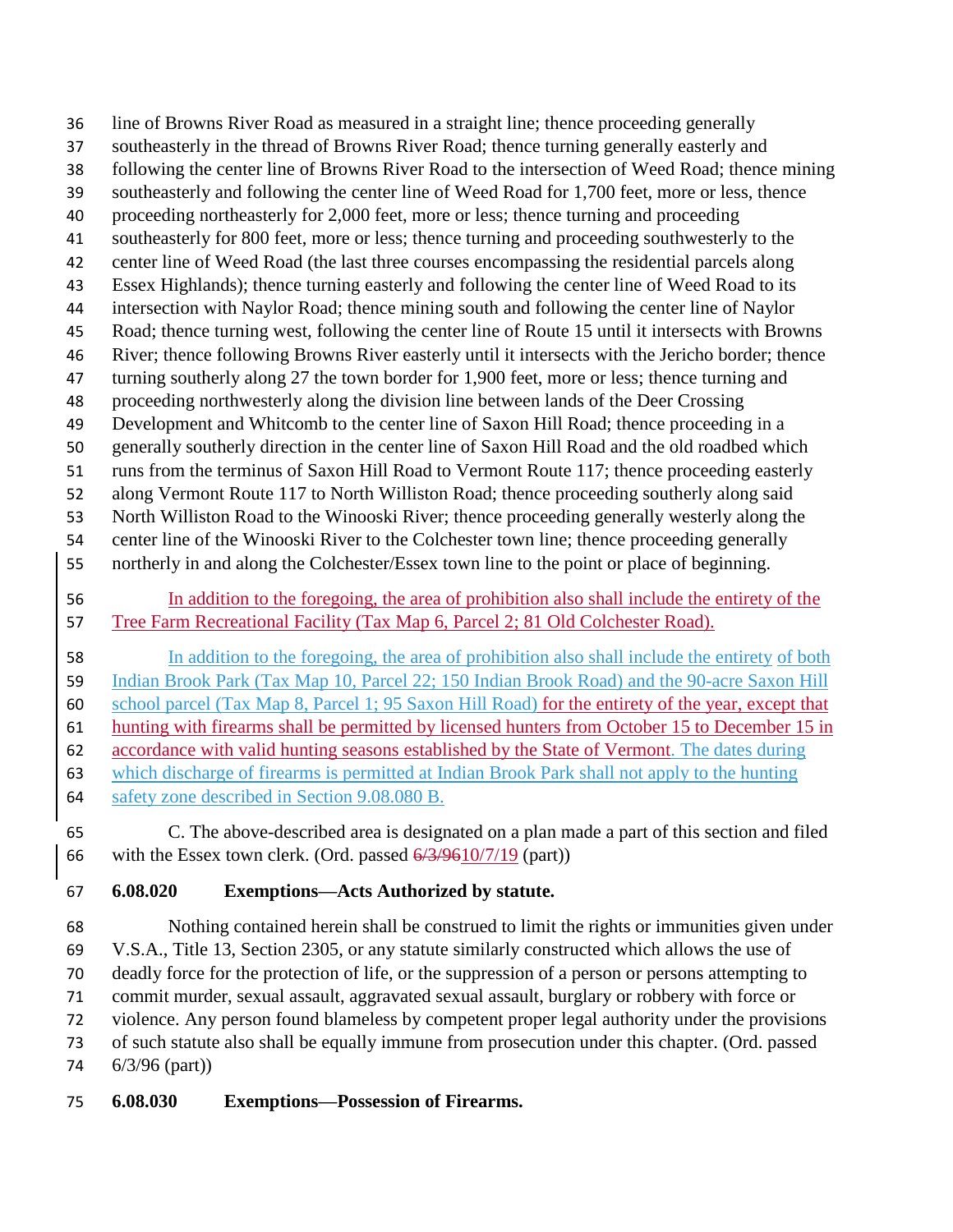- Nothing contained herein shall be construed to limit the mere possession of firearms.
- (Ord. passed 6/3/96 (part))

### **6.08.040 Indoor shooting range Conditions.**

 Indoor shooting ranges may be allowed in the area of prohibition subject to approval of the Selectboard. This requirement of approval by the Selectboard should be construed to be in addition to the provisions of other ordinance of law. (Ord. passed 6/3/96 (part))

## **6.08.050 Discharging firearms—hours Prohibited—exemptions.**

 No person shall discharge a firearm within the town of Essex between the hours of sunset and sunrise except when such hours are prescribed for hunting of game birds or animals, and then such privilege shall extend only to licensed hunters for the sole purposes of taking game. (Ord. passed 6/3/96 (part))

### **6.08.060 Licensed trapper exemptions.**

 Licensed trappers shall be permitted the use of pistols of not greater than .22 caliber, using rim fire ammunition, to kill animals trapped. (Ord. passed 6/3/96 (part))

#### **6.08.070 Violation—Penalty.**

 A. Any person who violates a provision of this chapter shall be subject to a civil penalty of up to five hundred dollars (\$500) per day for each day that such violation continues, with a mandatory minimum civil penalty that shall not be less than the civil penalty set for that offense unless the person does not contest the municipal complaint and pays the waiver fee. Police officers of the town of Essex shall be authorized to act as issuing municipal officials to issue and pursue before the traffic and municipal ordinance bureau a municipal complaint.

 B. An issuing municipal official is authorized to recover a waiver fee, in lieu of a civil penalty, for any person who declines to contest a municipal complaint and pays the following waiver amount for each violation:

| First offense                  | \$25.0050.00    |
|--------------------------------|-----------------|
| Second offense                 | \$50.00100.00   |
| Third offense                  | \$100.00200.00  |
| Fourth and subsequent offenses | \$200.00400.000 |
|                                |                 |

**Deffenses shall be counted on a calendar year basis.** 

 C. An issuing municipal official is authorized to recover civil penalties in the following amounts for each violation:

| First offense                  | \$50.00100.00  |
|--------------------------------|----------------|
| Second offense                 | \$100.00200.00 |
| Third offense                  | \$200.00400.00 |
| Fourth and subsequent offenses | \$400.00500.00 |
|                                |                |